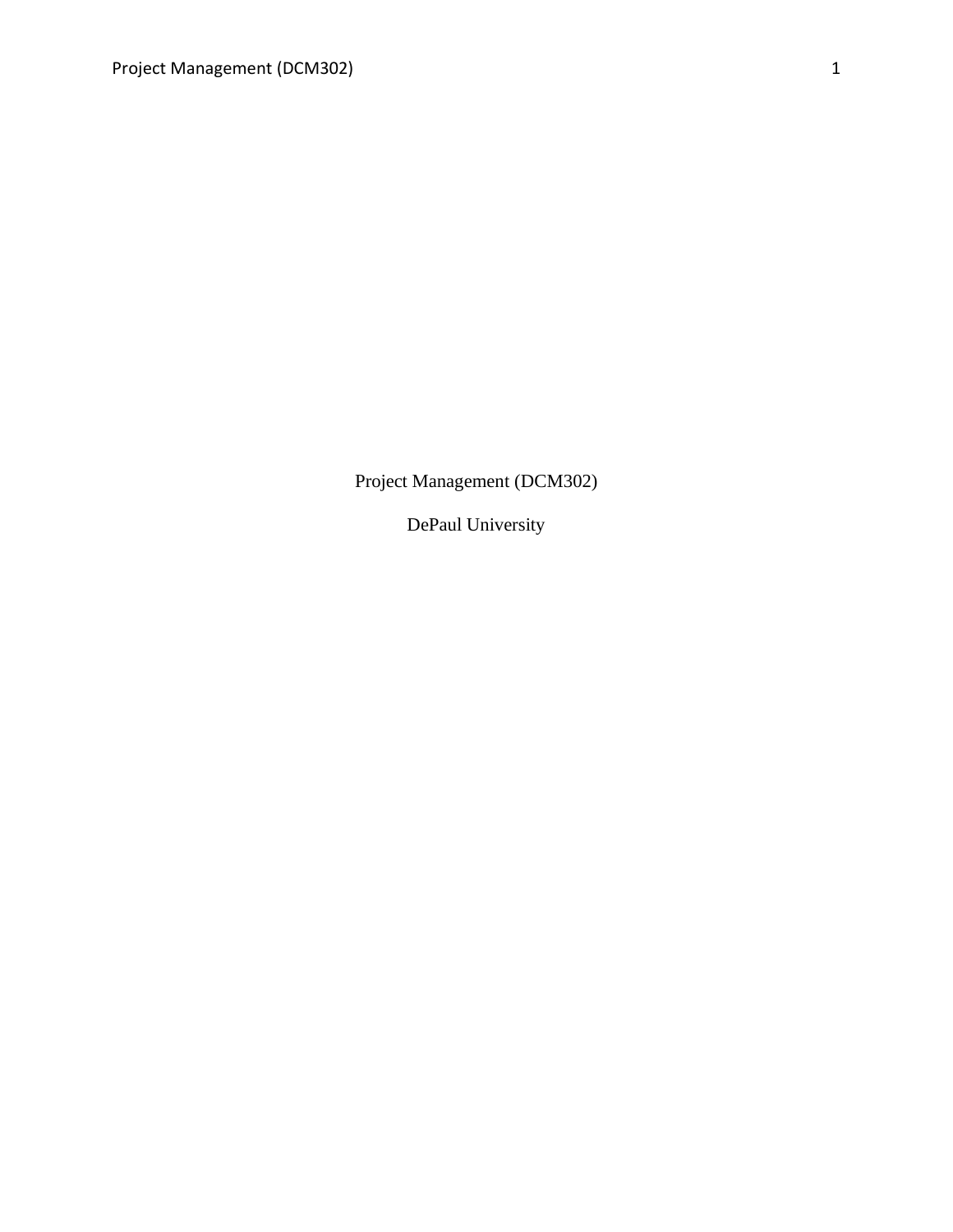#### Project Management (DCM302)

I recently had the opportunity to lead a project to implement a new reporting and dashboard solution delivered through a new online Client Relationship Management (CRM) system at my firm. This solution was delivered to the sales leaders and professionals in the Wealth Management unit at my firm to help increase adoption of the new CRM system and to provide better and more data to manage the sales division and make more informed business decisions. In addition to the role of project manager on this project, I also handled the creative development of the solution that was implemented by following the creative process. I led this project through all major phases including planning, build-up, implementation, and closing, which included gathering feedback for validation. This prior learning experience is consistent with the learning outcomes of the course, DM302 - Project Management – Design and Assessment.

## **Key Roles and Responsibilities of a Project**

A project team is comprised of stakeholders that represent themselves or groups that are affected by or have an interest in the project and will benefit from its success. In my experience as this project's manager, I learned about the different stakeholder roles that are important in a project and what the responsibilities of each role are. The main roles are project manager, decision makers, customers, sponsor or champion, and the implementation team. Through this project and prior experience working on others, I learned how important it is to identify the right people to include in the project to ensure success. One way to identify the right stakeholders is to perform a stakeholder analysis. The stakeholder analysis is an activity to identify and map out all those who can or will be affected by the project and its outcome. Once parties have been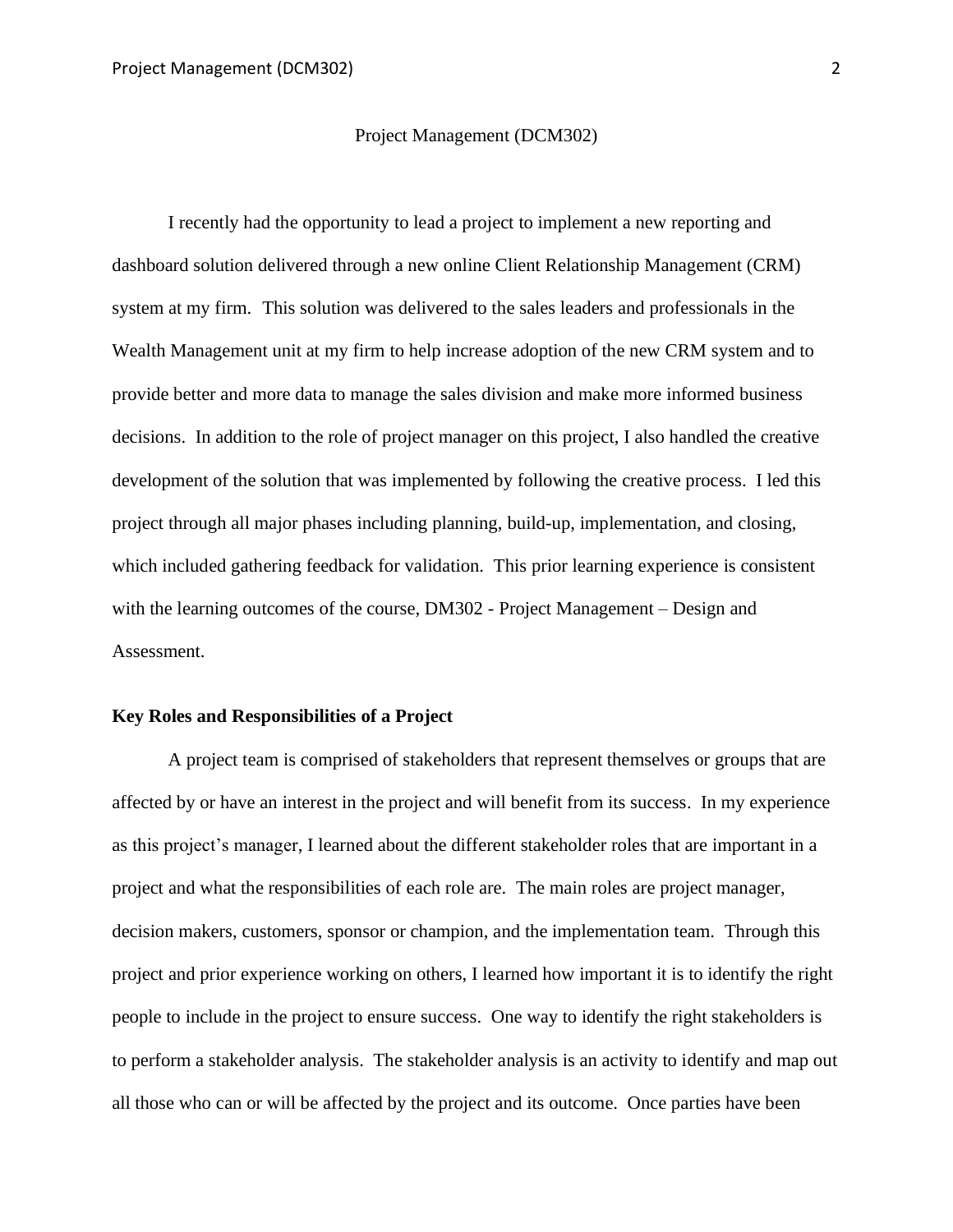identified, the groups or individuals are ranked in priority based on how affected they will be, whether or not they have authority over decisions, and potential engagement/participation level that should be expected or requested. Although not all parties will be involved in every discussion about the project, it is important to include representation from all affected groups in order to avoid opposition or negative influence by those who were left out (Smith, 2000). Based on the stakeholder analysis, it was clear which roles were affected, sales managers, sales professionals, managing directors / leadership, and sales support. Since the sales professionals and managing director groups were very large customer groups, I created a smaller representative group to consult on the project. This group was formed by a combination of recommendations I received from sales managers and those that I identified on my own, based on prior experiences in working with them. Some of the characteristics that helped identify individuals for the representative group were that they welcomed change, had curiosity of the new system and/or were early adopters. It was also important to identify individuals who were able to articulate feedback in a meaningful and constructive way, which could be decided based on their answers to some basic questions. One of the main goals of a stakeholder analysis is also to "develop potential coalitions of support or, if necessary, reduce negative impact of unseen opposition" (Smith, 2000). Achieving buy-in from the customer group was very important because it would help influence others before, during and after implementation.

*Project Manager.* As the project manager, I was responsible for leading the project which included identifying the proper stakeholders; engaging customers to help establish goals and confirm requirements; communicate status updates with all related parties; seek and obtain approvals / decisions from managers with authority; and ensure that the project kept moving forward. Alvarenga et al. (2018) researched whether or not a project manager factored into the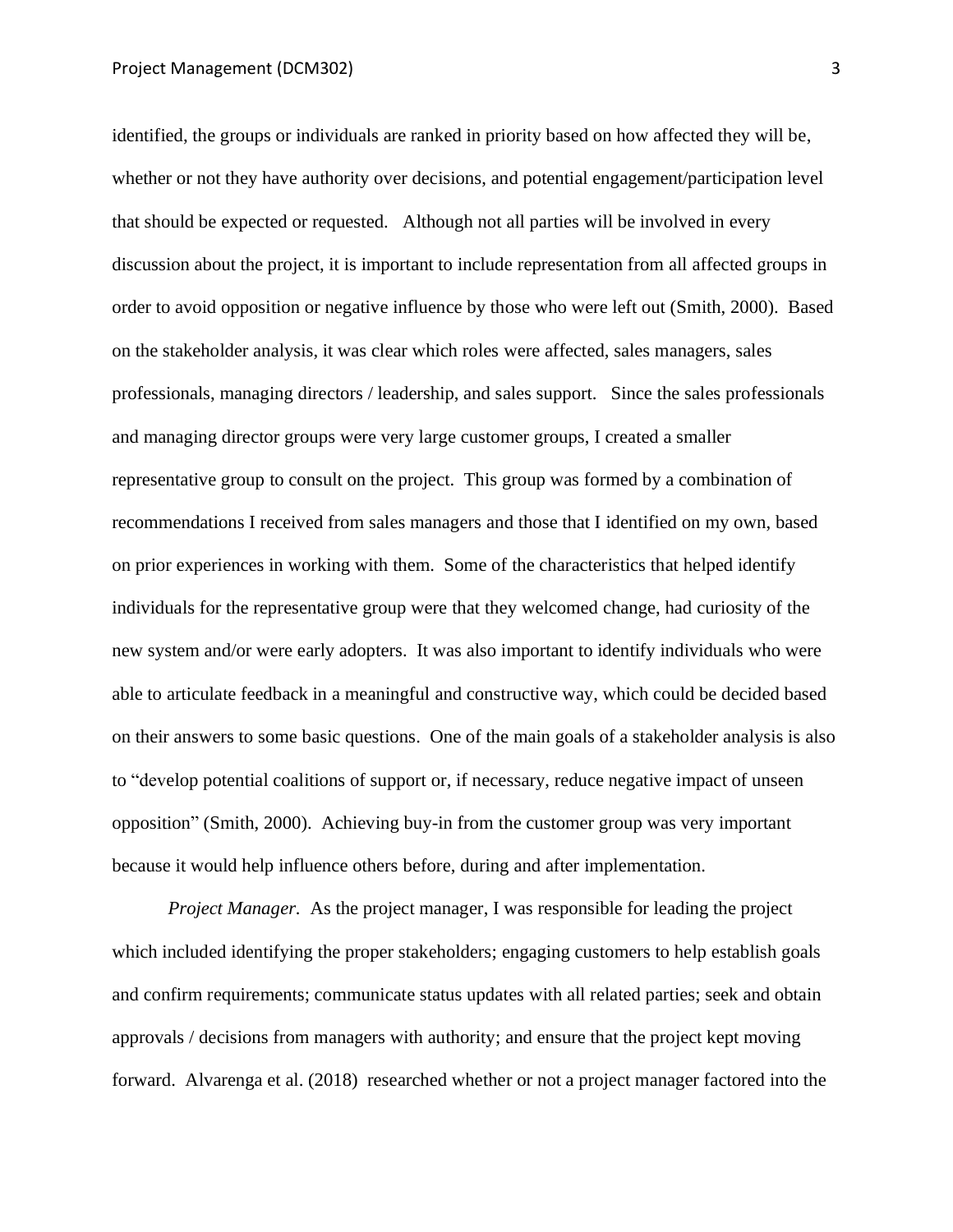overall success of projects and concluded that the success of a project can be attributed to the project manager.

*Creative Developer and Resource Manager.* In addition to being project manager on this project, I also developed the solution by going through a complete creative process. The creative process consisted of brainstorming for the best ideas; deciding on which ideas to dismiss and move forward with; the creation of the dashboard; then validation by the customers. During the implementation phase, I also took on the added roles of team leader of the implementation team or resource manager. I developed the implementation using a Work Breakout Structure to document what each person would be responsible for. As part of the implementation plan, I also ensured the implementation team had the necessary resources to complete the rollout, such as appropriate system access, FAQs, and instructions.

*Customers and Decision Makers.* The other key stakeholders of the project were the customers, which in my project were managing directors, sales leaders, and sales professionals in Wealth Management. The customers helped define the requirements, while the sales leaders were tasked with making final decisions, such as which reports were priorities, validating the organizational strategy to align with.

*Sponsor.* The project sponsor was my own manager. She served a dual role as she was also a decision maker as a sales leader. She helped promote the project with the customers and other leadership to help establish top-down change management and support.

According to Tayntor (2010), the project sponsor or champion is the motivating force throughout the life of the project, the spokesperson, and the destroyer of roadblocks. An effective champion will: believe in the value of the project; be fully committed to the project's success, including being willing to invest his or her own time to promote the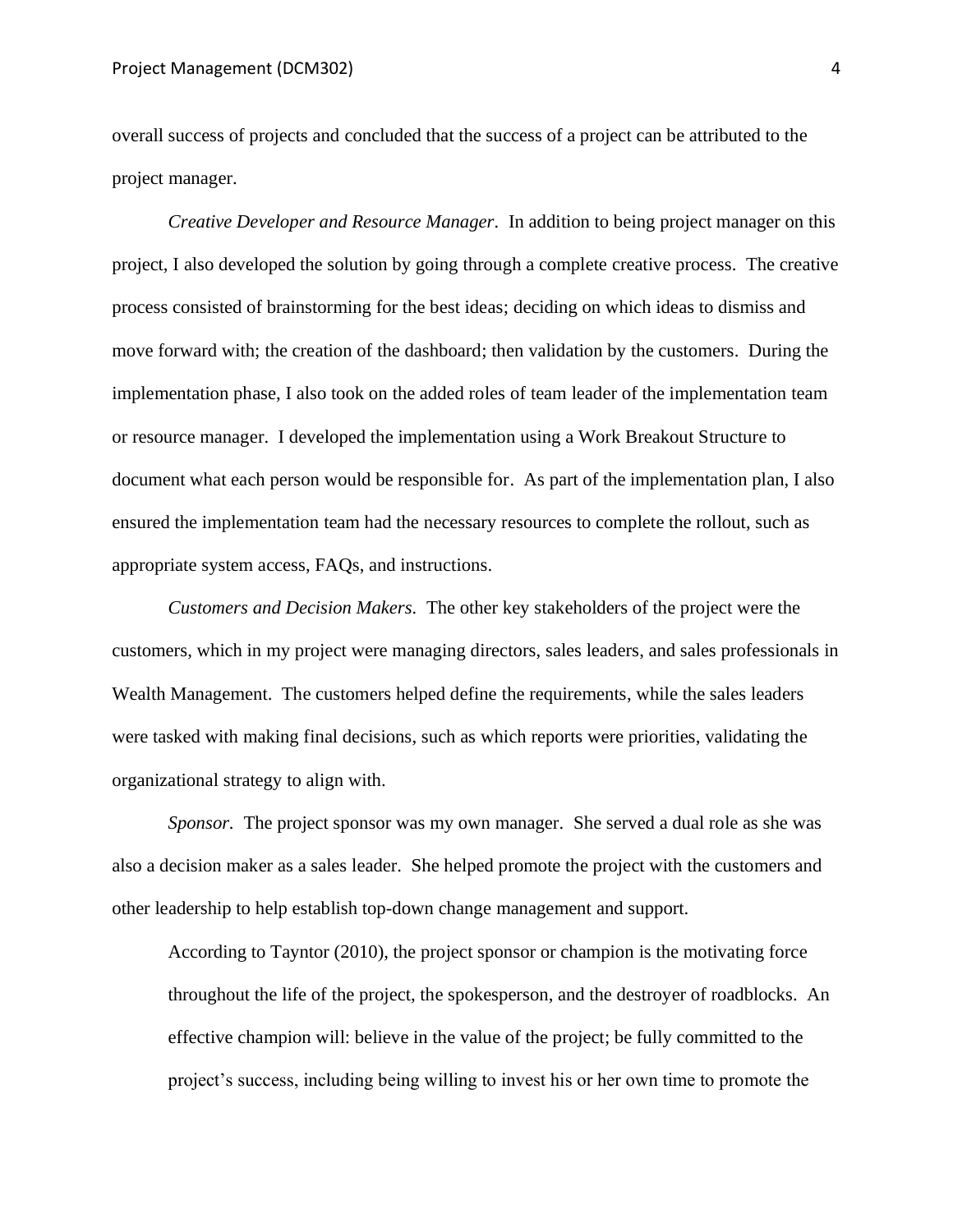project; have the authority to obtain funding and other resources; have enough political clout and persuasive skills to convince others of the project's value and; although it is not mandatory, it is also helpful if the champion has a stake in the outcome, the proverbial 'skin in the game' (p. 32).

# **Project Plan**

Through my experience I learned the importance of establishing a project plan by documenting the project charter, the project roadmap or schedule; and communication and implementation plan. The project charter includes key stakeholders, goals, and a description of the project. It can also include any estimated costs of the project, if applicable. The project plan was not documented in a standard project management software, due to the size of the project. At my organization, this type software is only used for the larger corporate-wide programs that the project management office (PMO) runs. Even though the project was small, I attended to all four major phases/stages of a project including, planning, build-up, implementation and closeout. "Whether you're in charge of developing a website, designing a car, moving a department to a new facility, updating an information system, or just about any other project (large or small), you'll go through the same four phases of project management: planning, build-up, implementation, and closeout" (Harvard Business Review Staff, 2016). Once I received the approval to move forward, I began the first phase of the project.

*Planning Phase.* The first step in the planning phase was to identify the problem, the desired future state, goals, and requirements in order to document them in the project plan and charter. For my project, the problem I was solving was two-fold. The first problem was that there was poor adoption of a new Client Relationship Management (CRM) system at my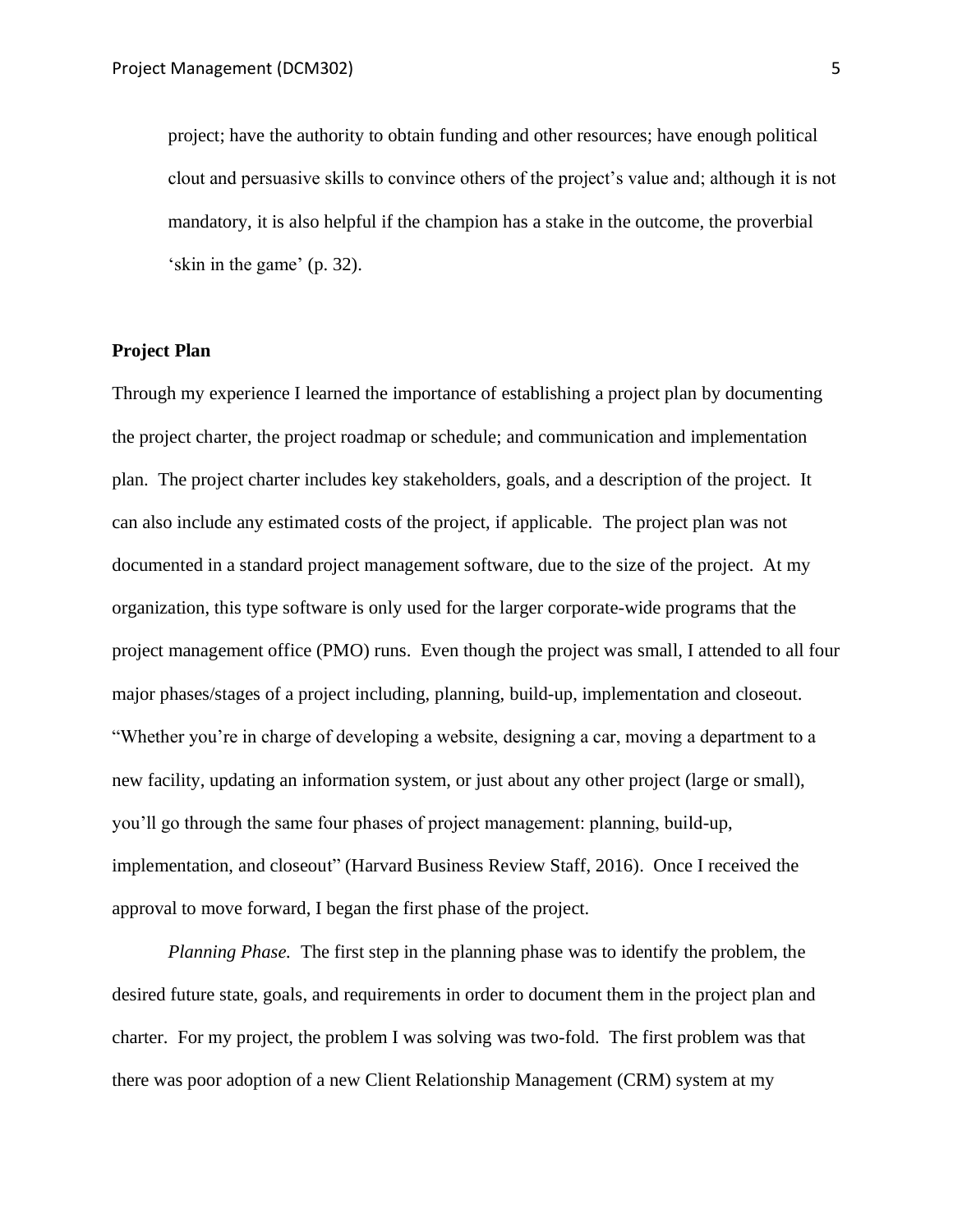company, [REDACTED]. Even though it was communicated that the new system had many more capabilities than our legacy system, we found that adoption was poor. This was largely attributed to poor training and change management. Another problem we faced was that there was a desire from senior leadership to have more actionable data available for the sales division to be able to make more informed business decisions. Up until this point, we had only been able to track closed/won business. Historically, we did not have good data to forecast new revenue, manage the pipeline or drive business strategies through data.

The next step in the planning phase was to build a schedule or roadmap of the project. The roadmap is a timeline of important steps in the project. It provides an overview of the key milestones, helps set and maintain expectations, and indicates when the project will end. According to Dinsmore (2005), "a project requires a plan or it will never accomplish what is required by the due date. The plan is used to keep the project on track— a project manager knows where the project is in relation to the plan and can also determine the next step (p. 28).

*Build Up.* In the build up phase I worked on further defining and building the solution to address both of the issues we faced, which was a new reporting dashboard for managing directors and sales professionals, utilizing our new system. This solution addressed the problem of adoption by creating a new capability that did not exist in the old system. The reporting dashboards would create curiosity and a need to use the new system. It also would transform the perception of the new system from just another system to enter data, to being a helpful resource. The reporting would provide easy access to information that had never been available before. The solution would also create visibility into some of the actionable data that was desired by leadership to help make business decisions and create a mechanism for managers to drive strategy by focusing on certain datapoints.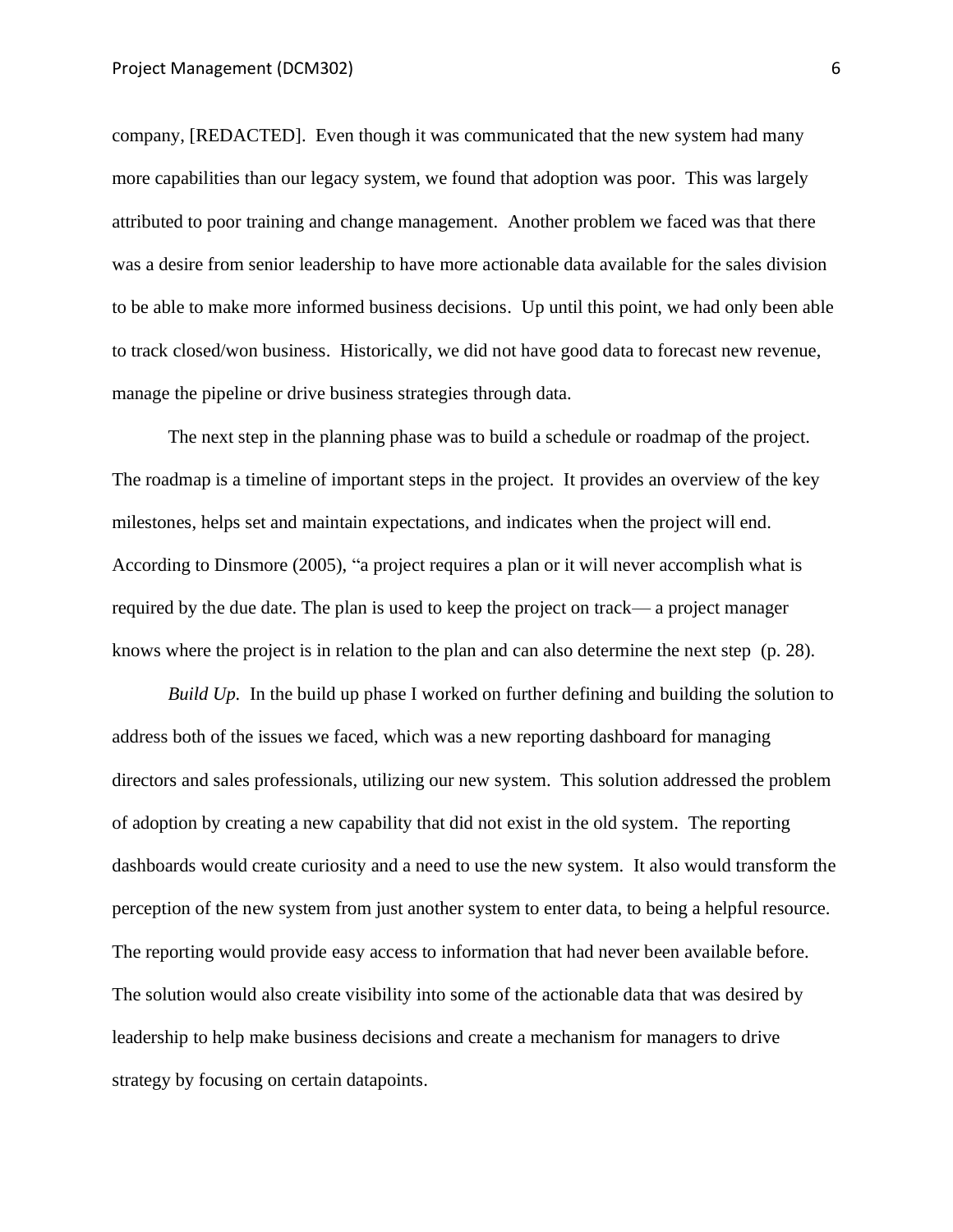When building a solution, "the first step is identifying the customer's needs and creating a detailed scope of work before estimating. . . to know the customer and identify what project success means to them" (Kielmeyer, 2019, p. 36). It is equally as important to also define what is not in scope and will not be addressed with the project. Tayntor (2010) asserted, "It is essential that the entire project team and the customers who requested the features understand what will not be included and why. Not only is informing the requestors common courtesy, but it is also a way of avoiding unrealistic expectations" (p. 64). Defining the scope helped make some of the decisions on what to include on the dashboard clear.

It was also in the build-up phase that I began working with and learning the new reporting function. I spent a couple of months learning the capabilities in a number of different ways. First, I completed on-line training that was offered by the vendor and visited member boards to seek answers, tip, and best practices. Next, I ran reports, analyzed the data, tested data, and compared to our legacy system to confirm accuracy. Once I had a good understanding of the reporting, I needed to learn and understand the needs of the customers. To do this, I interviewed various levels of sales management, managing directors and sales professionals, to learn about their needs and how reporting and data could help them manage their teams and their pipeline, as well as track sales production and sales activity. I put myself in their shoes as managers and sales professionals to understand how data could help them. After I digested all of the information that I learned, I began to create the reports and dashboard. I analyzed the best ways to present the information using the different charting types to ensure that the information was easy to understand and work with. I worked with the sales leaders to make decisions and prioritize which reports and data would be used to highlight data that aligned the dashboard with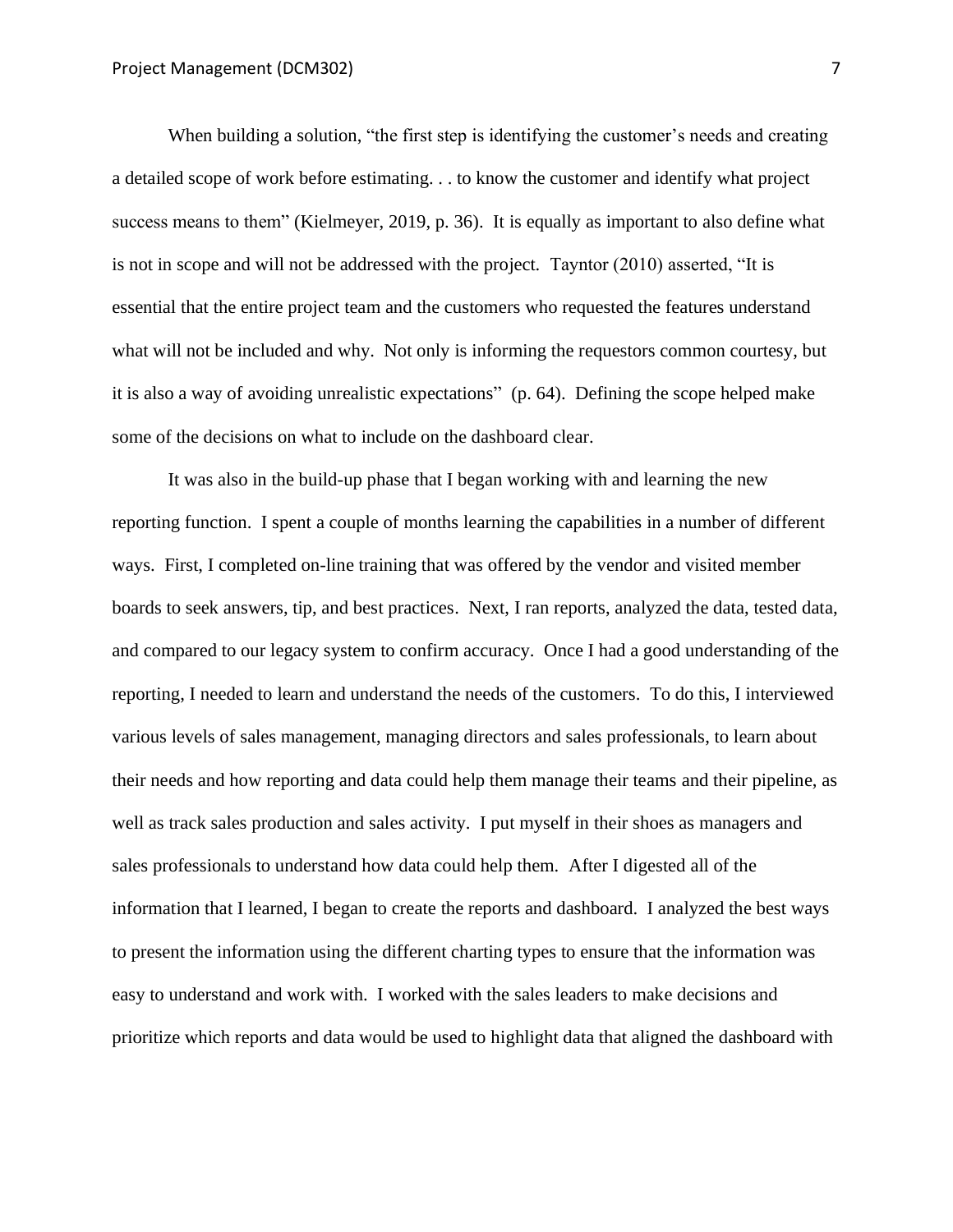corporate goals and leadership strategy. At the end of this phase, I completed the first prototype of the dashboard.

Through this phase I learned how to use active listening, communication, and interpretation skills that helped me understand the requirements and desires of the users. I also learned research skills from researching the new reporting capabilities, how other companies were using the tool and what the limitations and pitfalls were. I learned how to analyze data, identify trends and find the stories through the data. I also used analytical skills in the creation of the reports and charts to ensure the visualization of data was clear and helpful.

*Implementation and Execution* The next phase of my project was the implementation phase. I created an implementation plan which started with a beta test group which was a small group of customers. The beta group worked with the new prototype for a couple of months. Throughout the beta, I collected feedback from the beta users, which led to changes in order to make the tool more helpful. The customers validated the solution as good and helpful. After the beta test, the next step was to implement the dashboard more broadly to sales managers, leaders and professionals nationally. During this phase, additional project team members came on to the project to help implement the rollout. Based on the Work Breakout Structure, each member was able to understand what they were responsible for and how their work fit into the schedule. In order for the implementation team to be effective, I provided step-by-step training on how to implement the roll out and to ensure the they could field questions received.

The implementation plan also included a communication and training plan that I developed with the guidance of the customers and sponsor. The communication plan included announcements over various communication medium such as e-mail and internal social networking. As part of the training plan, I facilitated training through live audio-visual sessions,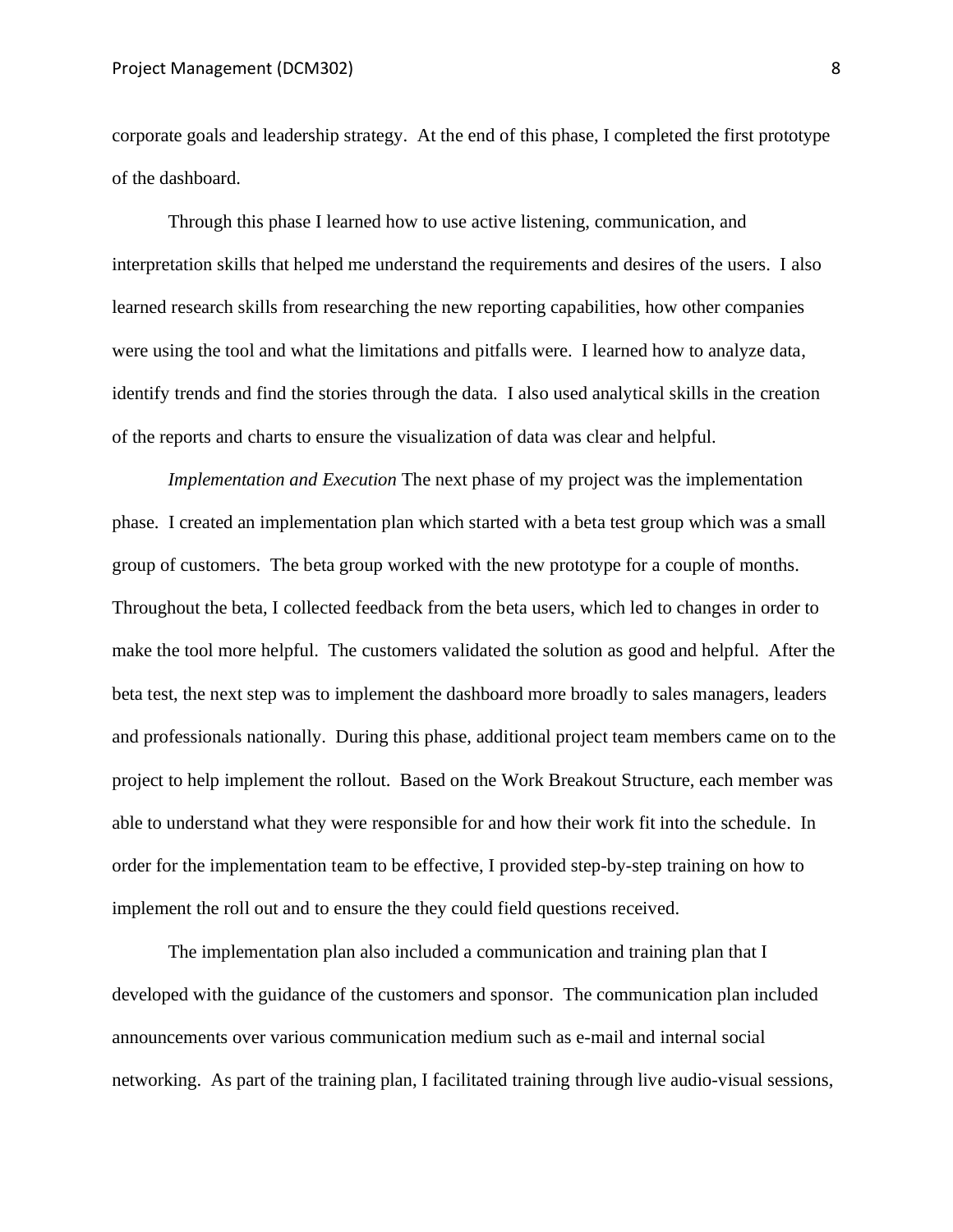recorded audio-visual, and provided white glove one-on-one sessions for senior leaders. I also created training content in the form of written guides with helpful visuals, short vignettes for tips and tricks, and a support model.

In this phase I learned the importance of communication and change management in a project that delivers a new technical solution. As Verzuh (2016) pointed out, "much experience has demonstrated that it isn't enough to *tell* people to change; they must be actively engaged to win their cooperation" (p. 110). Change management was addressed mostly through the communication and training plan by delivering important information and key resources. Additionally, establishing support and buy-in at the executive level. In this phase I also appreciated the project and implementation plan because it kept everyone on track and accountable.

*Closing.* "Before closing out your project, your team needs to meet its goals (or determine, along with key stakeholders, that those goals no longer apply). Compare your progress with the scope everyone agreed on at the beginning. That will tell you how well the project has performed—and if there's still work to do. When you discuss your findings with your stakeholders, make sure you reach consensus with them on how 'finished' the project is. Keep your scope front and center so everyone uses the same yardstick to measure success" (Harvard Business Review Staff, 2016). In the last phase of the project I solicited feedback from the users of the new dashboard approximately 6-9 months following implementation through a survey. I analyzed the survey results and feedback that was provided. The survey revealed areas some areas for improvement, but overall was very positive and confirmed the success of the project. The survey results also led to additional training resources being made available and revealed the need for agile approach to enhancements of the dashboards. I documented the success of the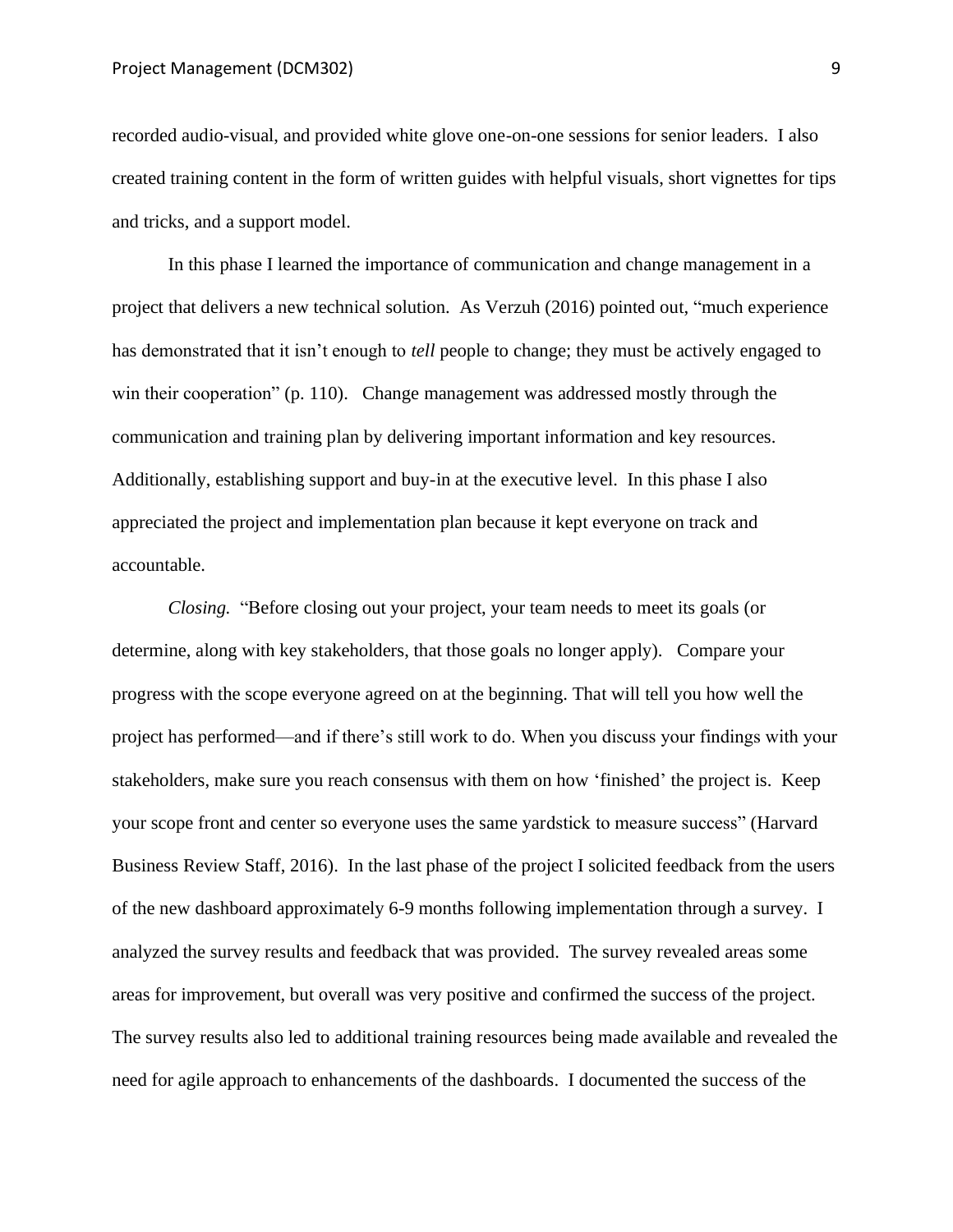project in the project plan document, which included the project map/timeline, participants, and survey results compared to the objectives. I presented this document to sales leadership to share the success of the project.

## **Risk Management**

The project risks and contingency plan for my project mostly came in the form of data security, which there is heavy focus on in my industry because of security breaches and clever digital criminals. I had to ensure that the new reporting did not create new risks for unnecessary access to data, while ensuring that the data the users needed was accessible. I created an access model and presented the model and second option to the managers / decision makers for approval. The contingency plan involved adding additional security measures. There was also risk that the data would be inaccurate, which could lead to bad decisions or affect financial reporting. This was addressed in the build-up phase through testing the data. Another risk was that the new solution would not be adopted or validated by the customers. To address this risk, I worked with the sponsor, customers and decision makers to ensure that we had top-down buy-in from leadership to help drive adoption. Thus, my approach of the risk management is consistent with that detailed by National Academies Press, (2005) "there are many ways to approach risk identification. Two possible approaches are  $(1)$  to identify the root causes of risks — that is, identify the undesirable events or things that can go wrong and then identify the potential impacts on the project of each such event — and (2) to identify all the essential functions that the project must perform or goals that it must reach to be considered successful and then identify all the possible modes by which these functions might fail to perform" (p. 24).

## **Project Economics**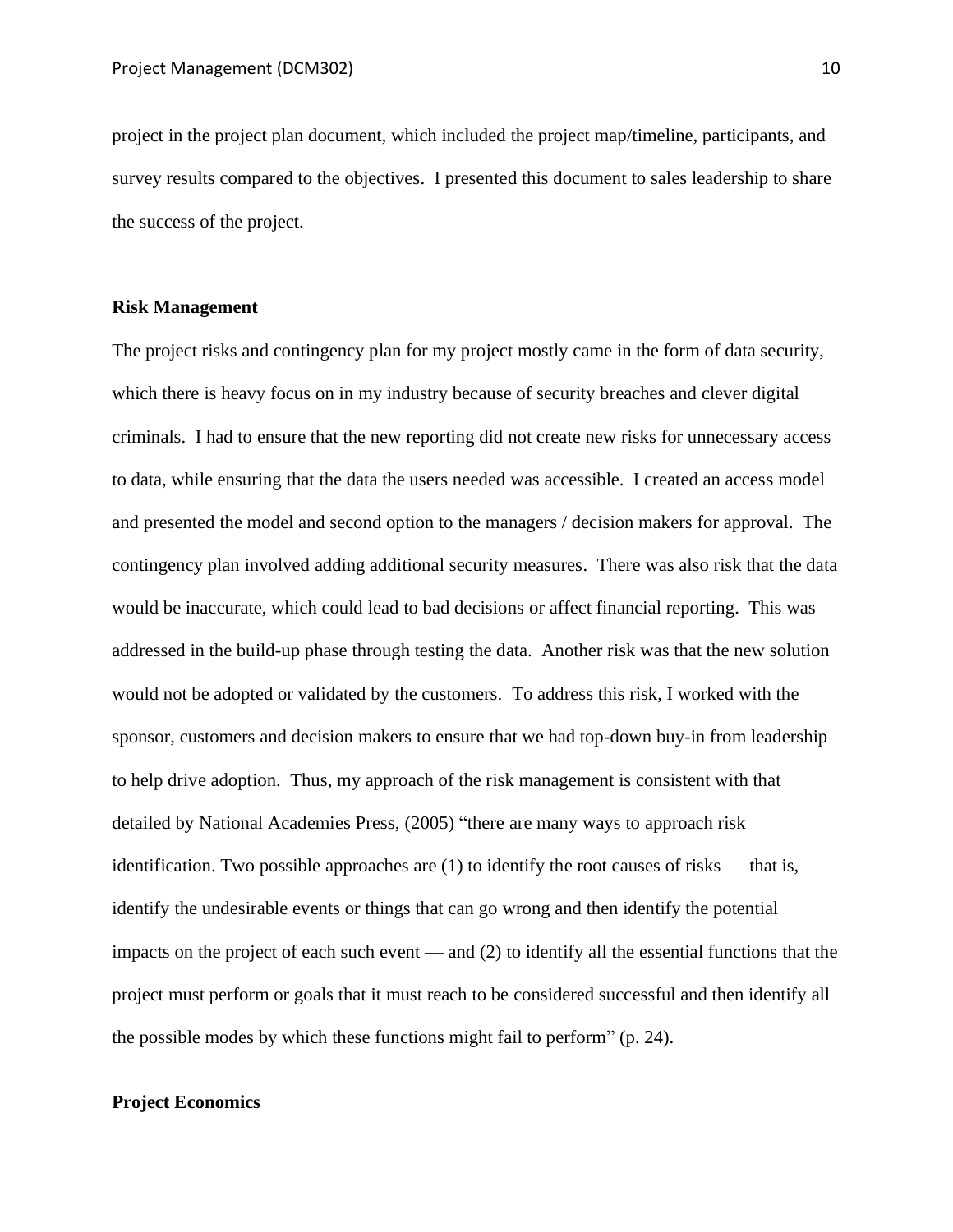The project that I worked on was relatively small and there were no costs other than my own time and that of a few other project team members who came on for implementation. Although this particular project did not have a budget or cost considerations, I have learned about project economics through my participation as a stakeholder in many other projects. Funding estimates are decided based on staff resources, which could be both internal and external consultants, and usually dependent on the hours of work, licenses or purchase of technology or other resources. When project funding is limited, projects need to be prioritized; according to cost, time, and resources, then get approval from business managers/decision makers. As a stakeholder I have experience in prioritizing tasks based on cost, value-add and requirements for risk/compliance. My actions reflected Verzuh's (2016) assessment, "ideally, your firm has specific selection or ranking criteria. . . Projects typically fall into one of the following categories: compliance/regulatory; efficiency/cost reduction; or increased revenue" (p. 86). I was aware of all these facts and made sure that it was done effectively.

Throughout this project, I gained extensive learning in project management. I learned about the various roles of stakeholders, why they are important and how each role contributes to the project. It is very important to communicate with the stakeholders and get their engagement to make decisions, confirm requirements and validation in order to keep the project on track. I also learned about the different phases of a project and documenting requirements, goals, stakeholders, and milestones in a project plan. Finally, I learned about the communication and change management considerations that are present whenever implementing a new technology solution and how important training, communication and support are in those scenarios.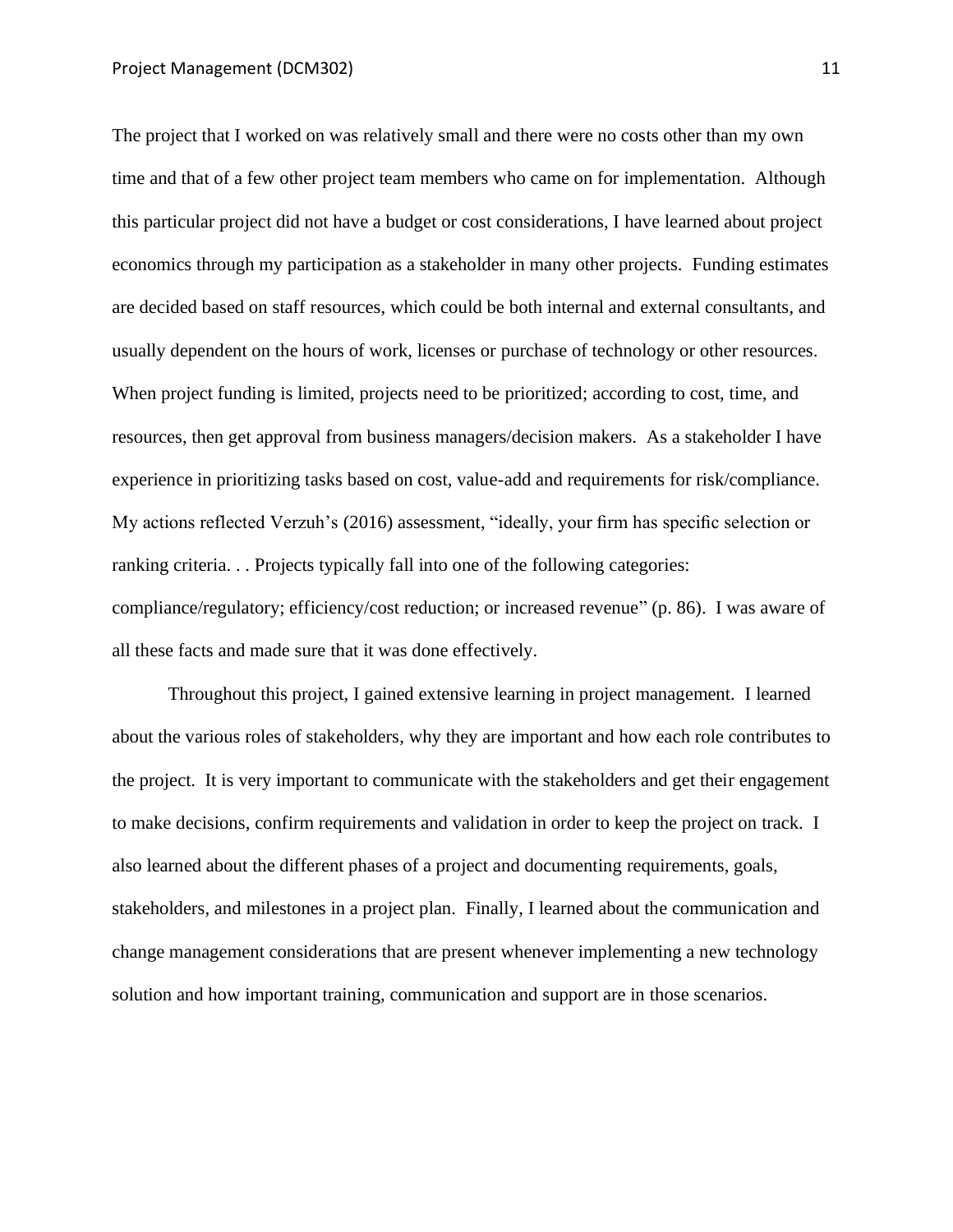#### References

- Dinsmore, P. (2005). *AMA Handbook of project management*. (J. Cabanis-Brewin, Editor, & AMACOM) Retrieved November 16, 2019, from ProQuest Ebook Central: http://ebookcentral.proquest.com/lib/depaul/detail.action?docID=242989. Created from depaul on 2019-11-16 19:38:57
- Harvard Business Review Staff. (2016, November 3). The four phases of project management. *Harvard Business Review Journal Digital Articles*, 2-7.
- Ivarenga, J. C., Branco, R. R., Valle, A. B., Soares, C. A., & Silva, W. d. (2018). Revaluation Of The Criticality Of The Project Manager To The Project's Success. *Business Management Dynamics, 8*(2), 1-18.
- Jovanović, P., & Berić, I. (2018). Analysis of the available project management methodologies. *Management: Journal of Sustainable Business and Management Solutions in Emerging Economies, 23*(3), 3-13.
- Kielmeyer, L. (2019, April). Ask 11 questions to simplify system integration. *Control Engineering, 66*(4), 36-37.
- Smith, L. W. (2000, September 7). Stakeholder analysis: a pivotal practice of successful projects. *Project Management Institute Annual Seminars & Symposium.*
- Tayntor, C. B. (2010). *Project management tools and techniques for success : definition, planning, execution, and control.* Boca Raton, FL: CRC Press LLC.
- The National Research Council of the National Academies. (2005). *The owner's role in project Risk Management.* Washington, D.C.: National Academies Press.